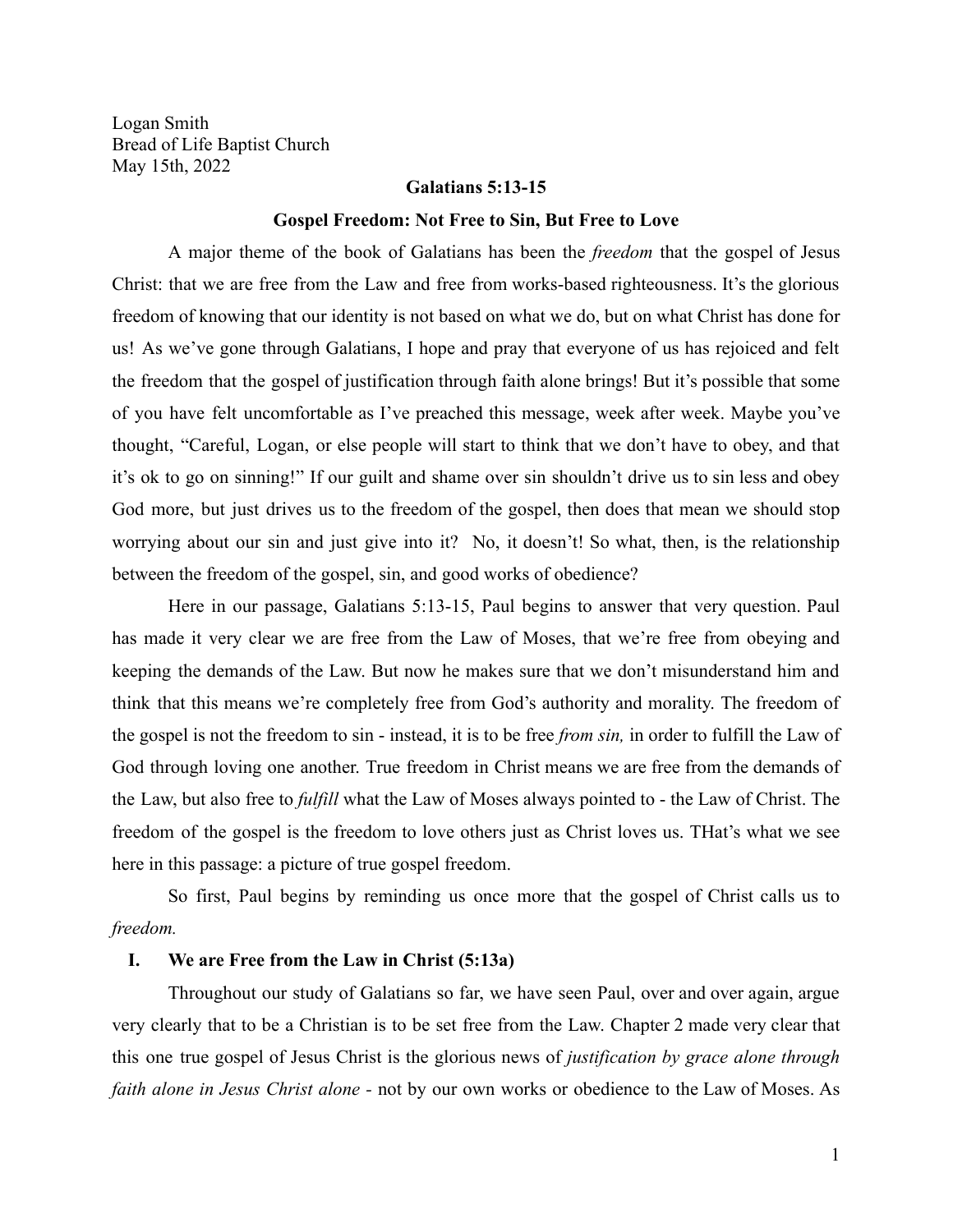we saw in chapter 3, the Law comes and says, "If you want to be vindicated as righteous before God, then you have to perfectly fulfill all of God's commands." And that very Law reveals our sinfulness by showing us that *none of us* can fulfill the Law's demands, *none of us* can be righteous before God and earn life. So it shows us our need for a savior - our need for Jesus Christ, who fulfilled the Law in our place, not only being righteous in our place, but even by *becoming the curse of the Law for us,* bearing the penalty of the Law and the wrath of God we deserve on the cross! Then, in chapter 4, we saw that this means we are *no longer* slaves, but sons! We are no longer slaves to the Law; no longer slaves to impossible demands of works-based righteousness, no longer slaves to the guilt and shame and condemnation it brings when we fail to obey and live up to it all! When we feel the weight of the Law it *crushes us* as an unbearable burden. The Law burdens us with impossible demands; it binds us and chains us up, so that we feel crushed under the weight of God's holiness and righteousness as we come face to face with our utter sinfulness and failure.

But thank God, you and I aren't slaves to the Law anymore! Thank God we're no longer slaves to sin and death! The gospel of Christ has come along and *set us free!* Jesus Christ lived a perfect, righteous life *in your place,* perfectly fulfilling God's righteous demands, so that you don't have to! Jesus died on the cross for our sins, bearing the full wrath of God against our sin, bearing the penalty, the death, the curse of the Law that all of us rebellious lawbreakers and spiritual criminals deserve! And Jesus rose from the grave on the third day, defeating sin, Satan and death, even *crushing the power of the Law over us!* And when Jesus did that, He did everything necessary to *break open your chains and liberate you from your slavery to the Law, sin, Satan, and even death!* The glorious good news of the gospel is that righteousness doesn't come from what you do, but from what Jesus Christ did for you! That we are saved and declared righteous before God not by works, but simply by grace through faith, simply by trusting that Jesus did everything necessary *for us,* in our place!

And this gospel of justification by faith alone, and not by works, is *gloriously freeing!* As chapter 5 began, in verse 1: "For freedom Christ has set us free; stand firm therefore, and do not submit again to a yoke of slavery!" So here in verse 13, Paul reminds us of this once again: "For you were called to freedom, brothers." You and I are called to the freedom of knowing that we are forgiven our sins, righteous before God, part of His blessed people, sons of Abraham, adopted into the family of God as God's sons, heirs of eternal life, united to Christ, filled with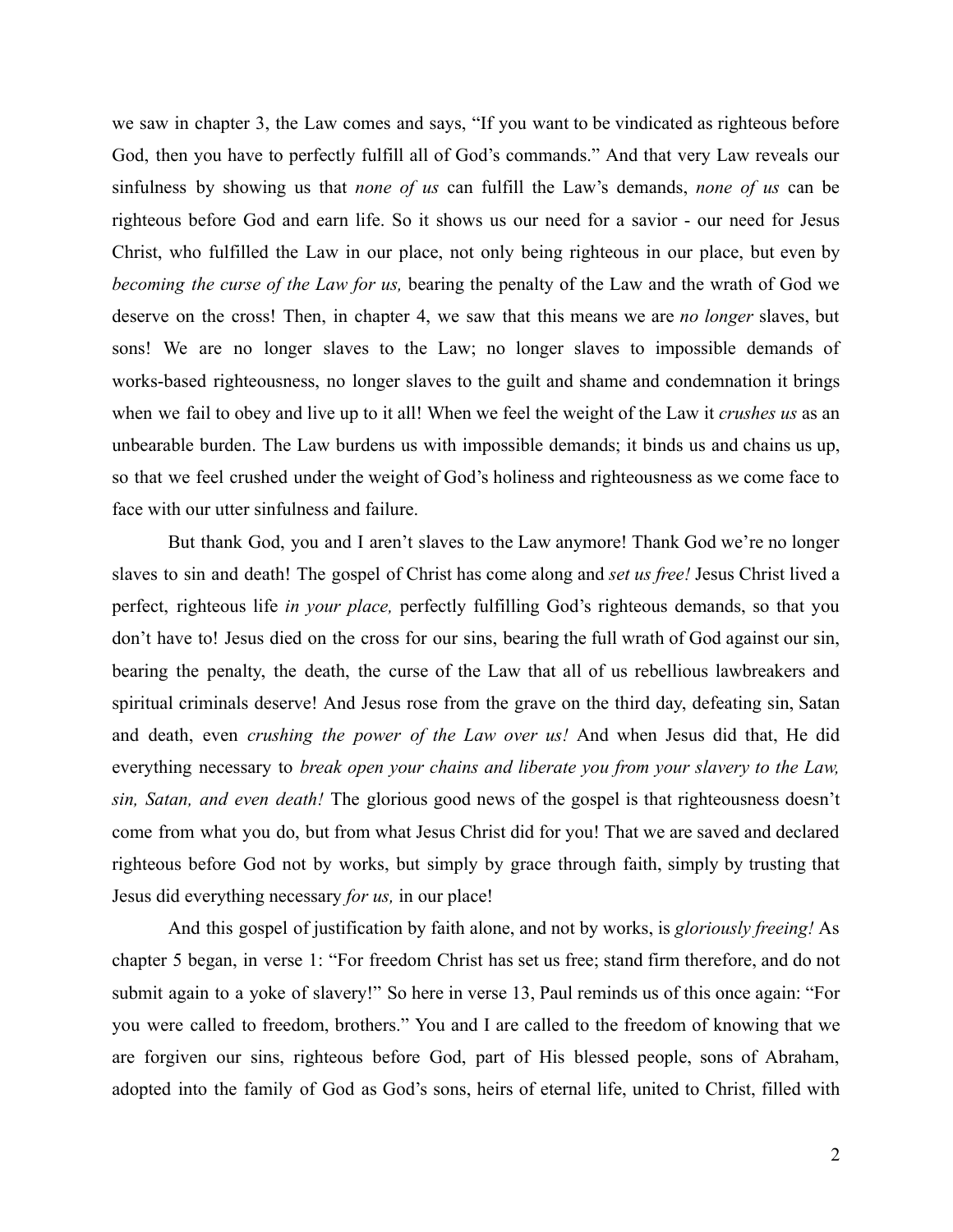the Holy Spirit, and assured of our salvation - and that this is not based on our works at all, in any way! It's *all based on what Jesus Christ has done for us!* You're free from thinking, "I hope one day I'll be good enough." Freed from thinking, "I really hope God still loves me." Freed from thinking that you have to check off enough boxes in order for God to not get angry with you. Freed from being crushed under the weight of your sin, guilt, shame, and conviction. If you're trusting in Christ alone this morning through faith, then you are freed from the Law! Free from the impossible demands of trying to be good enough! Free from guilt, shame, and condemnation! You are righteous before God, on your best day and on your worst, because it's not about what we do - it's about what Christ has done for us! When you're convicted of your sin, you're free to lay all the guilt and shame of your sin at the feet of Christ through faith! You're free, right now, to really believe the gospel - you are forgiven! You are righteous! You are loved! You've been called to the freedom of grace!

So here's what that means; here's where the freedom of the gospel gets up close and personal for all of us: when you wake up in the morning and start to read your bible, or start to pray before you go to sleep, or start to think about church, and then all of the sudden, you're convicted of how you sinned that day, the night before, or that week, and you're *absolutely crushed by your guilt and shame* - what do you do? Well, you *don't* let your guilt and shame turn you to obedience! You don't say, "I feel so bad for sinning God, I promise I'm going to do better next time!" You don't go start obeying more and sinning less in order to ease your conscience so that you'll feel better about your relationship with God. If you go that path, it's just going to keep crushing you under the impossible burden of always trying to be good enough! That's not going to work - you'll never be good enough! Instead, when you feel the weight of your sin, guilt, and shame, don't let it turn you to being better - let it turn you to the gospel! When you feel conviction for your sin, run to the cross of Christ! Believe that Jesus paid it all for your sins! Believe that you are righteous in Christ through faith alone, not by works! Run to the Lord, confess your sins, ask Him to forgive you, and then believe that He has already forgiven you in Christ Jesus because of what Christ has done! Believe that He has already declared you righteous and loves you as His precious child, on your *worst day* just as much as on your best! Revel in the freedom of the gospel!

But that inevitably raises the question: if we're really free from the Law, even free from the guilt and condemnation it brings, then does that mean we don't have to obey God at all? If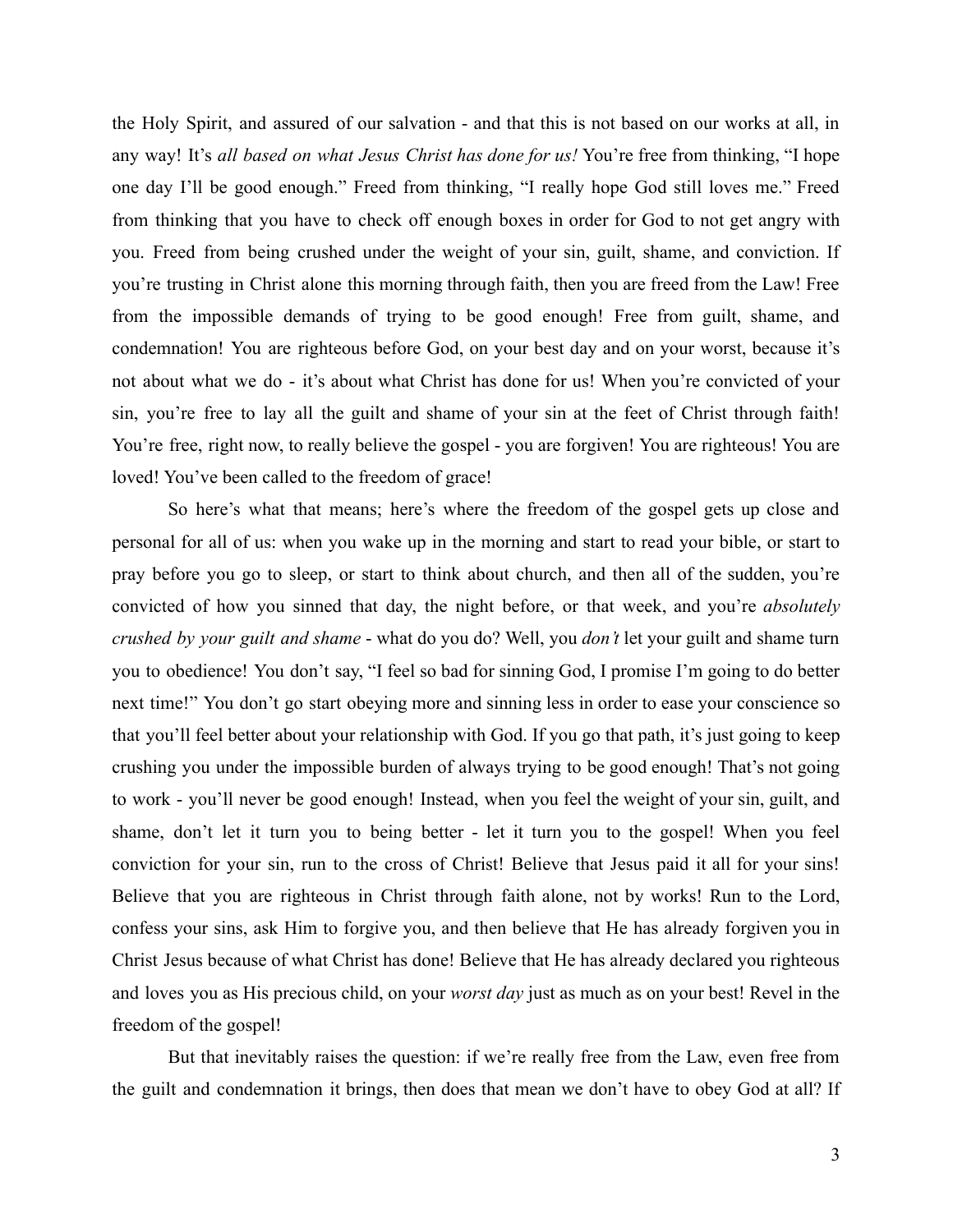freedom in Christ means our righteousness is based on what Jesus does for us, not based on what we do, well then what's the point of fighting sin, trying to obey God, and do what the Bible says? Or to put it differently: does freedom from the Law mean we are free to sin all we want and not worry about it? This is where Paul turns next, with a resounding, "By no means!" We see in point number two:

# **II. We are Not Free to Sin and Live by the Flesh (5:13b, 15)**

The freedom of the gospel is not a license to sin. We see this in the next part of verse 13: "Only do not use your freedom as an opportunity for the flesh…" After making very, very sure that we have no doubts about our justification being by faith in Christ alone, not by works, Paul now turns to make sure that we don't misunderstand the freedom of the gospel and abuse it as an excuse for us to just go on sinning.

I don't think many of us today would say that the freedom of the gospel means that we're free to go on sinning. But I *do* think we're tempted to functionally live this way. Have you ever been tempted to sin and then thought, "Well, what's the big deal if I give in this once? After all, I know God will forgive me! The Bible tells us that we are justified through faith alone, not works! So why not just sin a little, since you know you'll be forgiven?"

Brothers and sisters, when we start to think that way, we are using our freedom - the free grace of the gospel of Christ - as an opportunity for the flesh. And when we give in to the flesh because we start to think that way, we're not walking by the Spirit; we're not walking in freedom - we're living like *slaves:* slaves to sin, slaves to the flesh, even slaves to Satan.

How are you tempted to use your freedom in Christ as an opportunity for the flesh? What sins are you ignoring, covering up, and justifying in your life because you keep telling yourself that's ok to go on sinning because you know God will forgive you? Maybe you're tempted towards drunkenness. You know you're free in Christ to drink alcohol, and yet you abuse your freedom and use it as an opportunity to get drunk - and not just once, but regularly. Maybe even to the point where you've become dependent on alcohol, addicted to it. That's not the freedom of the Spirit - that's slavery to the flesh. Maybe you're tempted to look at lustful images, or read lustful books or watch trashy movies, and you try not to, but when the temptation gets too strong, you think, "Oh, just go ahead and give in, because you know you'll be forgiven by God anyways." That kind of thinking isn't from God; it's from Satan. That's not true freedom - it's slavery to the flesh.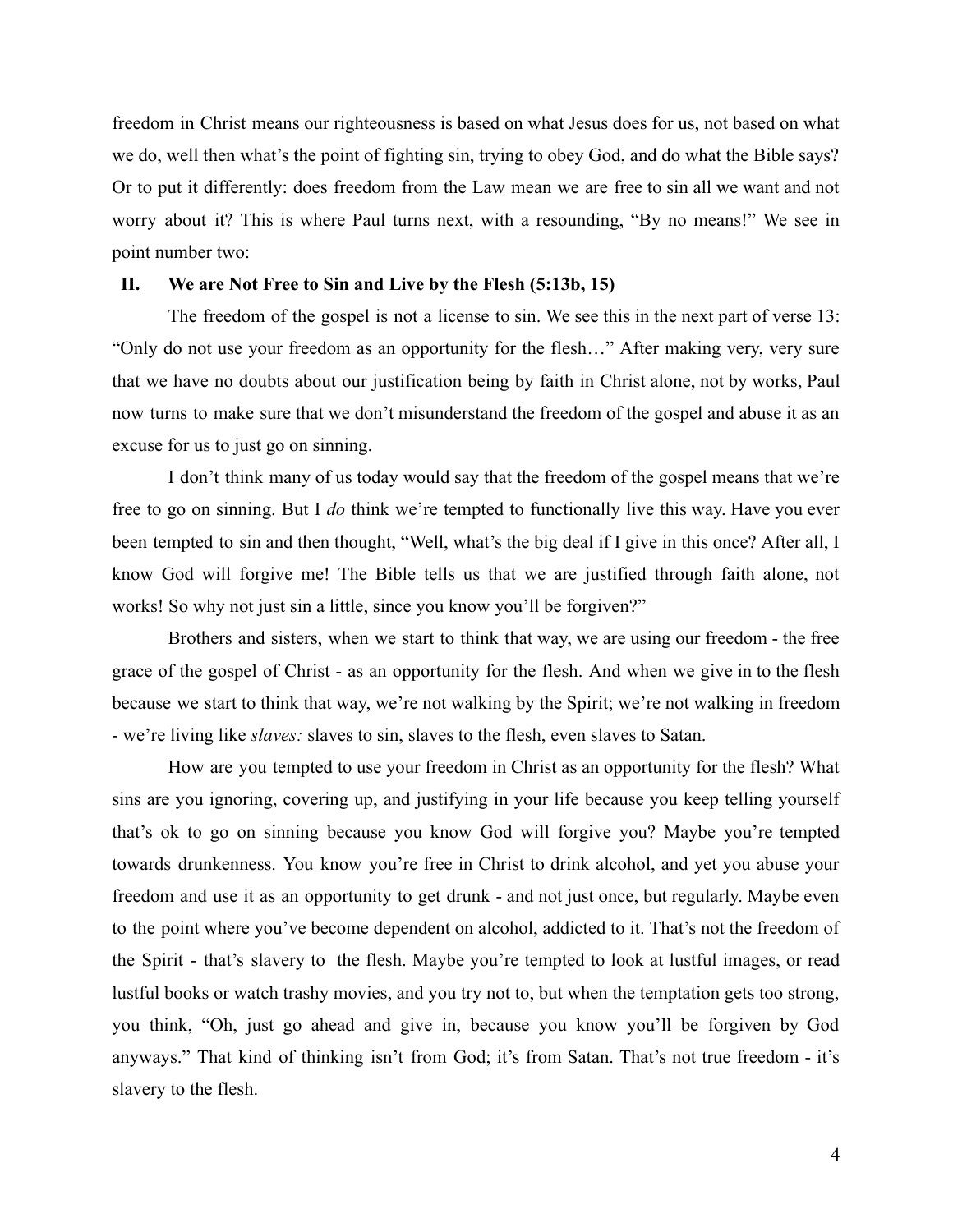So what do we do? How can we fight to not use our freedom as an opportunity for the flesh? We remember that *sin is not arbitrary.* We remember that God loves us, and His commands are *good for us.* That His desire is *not* to withhold good things for us - no, GOd's desire for you, as His child, is for you to truly be free! To be free from the Law, free from sin, free from the tyranny of the flesh and Satan! God reveals and convicts us of our sin and commands us to repent and turn from it *because He loves us and knows that the sins we so desire in the flesh will actually destroy and devour us!*

The Puritan John Owen, in his classic work, *The Mortification of Sin*, famously wrote, "Be always at it whilst you live; cease not a day from this work; be killing sin or it will be killing you."<sup>1</sup> Ask any recoevered addict from drugs, alchohol, pornography, or gambling - ask them what it's like to constantly give in to the sinful desires of the flesh, to constantly *be free to do everything you want to do -* and they'll tell: it's not freedom - it's a life of slavery. When we give in to the desires of the flesh, we're not walking in freedom; we're living like slaves. This corrupts our souls and destroys our lives. It devours us.

And this isn't just true for us as individuals - it's true for us in our *relationships,* as well; it's true for us as a *community, as a church body.* Paul issues a warning, in v.15: "But if you bite and devour one another, watch out that you are not consumed by one another."

No one wants to live in a family where everyone in the house is constantly yelling and shouting and at each other's throats. No one wants to live in a house where you have to walk on eggshells whenever dad is home, just hoping you don't set him by accidentally saying or doing the wrong thing. No one wants to live in a home where mom is constantly tearing you down with harsh, criticizing words, biting remarks and constant nagging making you feel like you can never do anything right. No one wants to live in a home where your brothers and sisters are constantly fighting with you, stealing from you and breaking your things, or humiliating you. A house in which you constantly feel like you have to watch your back and feel like you can't trust the other people living in it isn't a home. A family that bites and devours one another consumes and destroys one another.

And it's the exact same way in a church family. If we go on living in the flesh, using the freedom of the gospel as an excuse to go on sinning against each other and pretending like that's

<sup>1</sup> John Owen, *The Mortification of Sin,* p.14.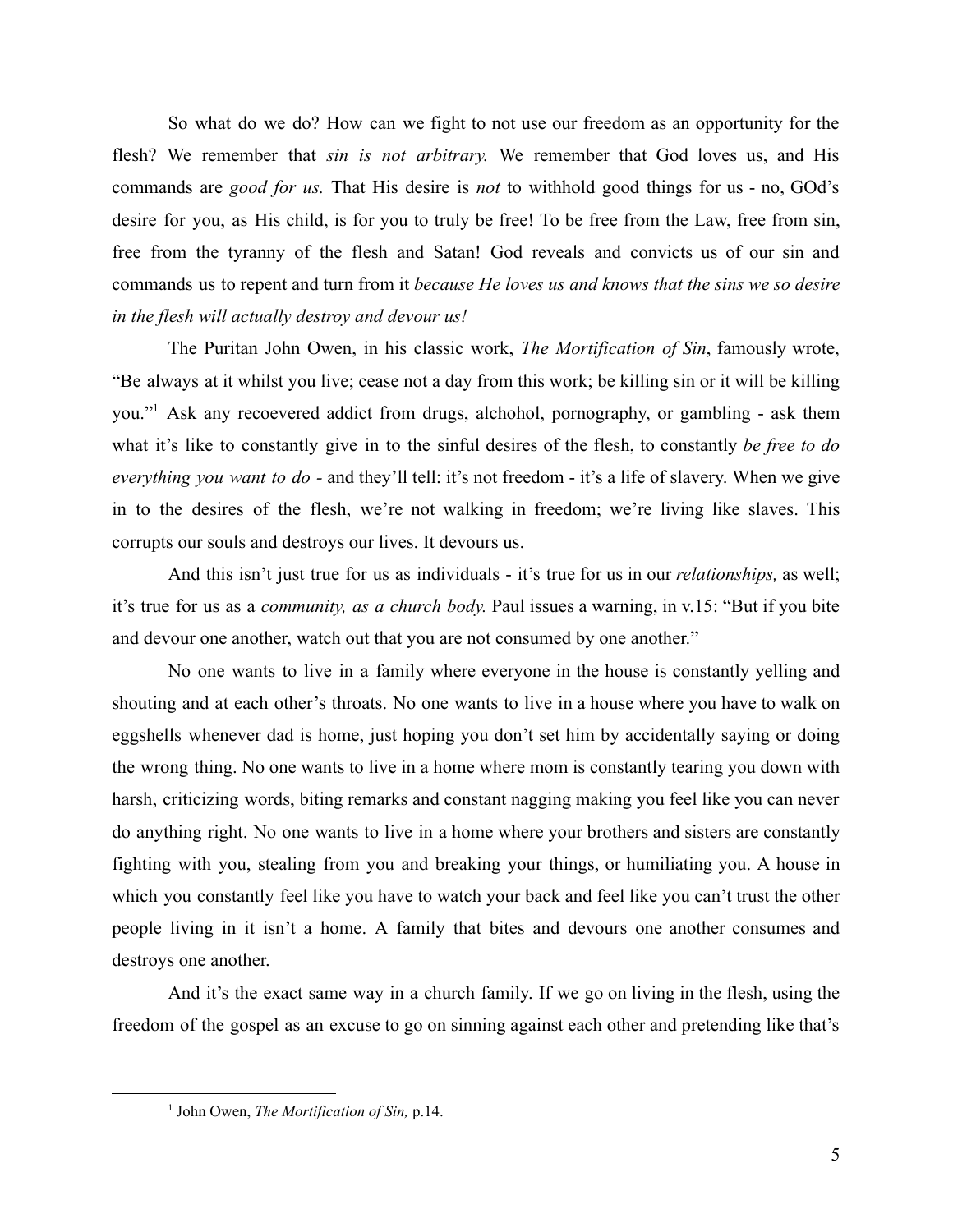ok, then we're actually going to *destroy and devour each other -* and that's going to destroy the church, each other's souls, and the gospel witness of the church.

Sin isn't arbitrary. God's commands are not arbitrary. No, the gospel isn't a list of do's and don'ts - it's about who Jesus is and what he has done, not what we do. But the gospel *does* call us to live differently. One of my previous pastors, Lee Tankersley, has a saying that I think helpfully captures this idea for us: Satan says to us, "Sin, sin, sin!" And then as soon as we do, he accuses us in our conscience and heaps condemnation on us, saying, "Look how sinful and guilty you are! God wants nothing to do with you now." But God says just the opposite: "Don't sin, don't sin, don't sin! But when you do sin, Jesus Christ is faithful and just to forgive you from all your sins, purely by grace." That's the freedom of the gospel! It's not the freedom *to* sin -it's the freedom to be liberated *from* sin! The freedom of the gospel means we are set free *in order to walk in love.* Which leads to our final point.

# **III. We are Free to Love and Serve One Another (5:13c-14)**

We are free from the Law; but this doesn't mean we're free from sin! No, the gospel sets us free to repent from sin and follow Christ, to obey God and pursue holiness! But here's the important thing: the freedom of the gospel means we do not obey *in order to be saved* or *in order for God to be pleased with us and bless.* No, the gospel sets us free to obey *out of love.* We see this in verses 13 and 14, saying, "but through love, serve one another. For the whole law is fulfilled in one word: 'You shall love your neighbor as yourself." No, we're not free to sin instead, we're free to fulfill the Law of God through love! We're empowered by the Spirit to fulfill the Law! We're free to love and serve one another just as Christ loves and served us!

True freedom in the gospel is exercised by loving and serving one another. The liberating grace of the gospel transforms us so that we want to love others just as we have been loved by Christ; the Spirit changes our hearts, so that we are no longer dead in our sins, slaves to the law of sin and death - we are now free to love and obey God by loving and serving others! Paul even says that when we do so, "the whole Law is fulfilled," and he quotes Lev. 19:10: "You shall love your neighbor as yourself." He's saying that this is a summary of the Law of Moses. Jesus said something similar, saying the Law could be summed up in the two commandments of loving God with all of who you are and loving your neighbor as yourself. Now at this point, we might say, "Hold on a second, Paul. YOu've just spent the entire book of Galatians arguing that we're not under the Law! So are you saying now that we *do* have to obey the Law?" No, that's not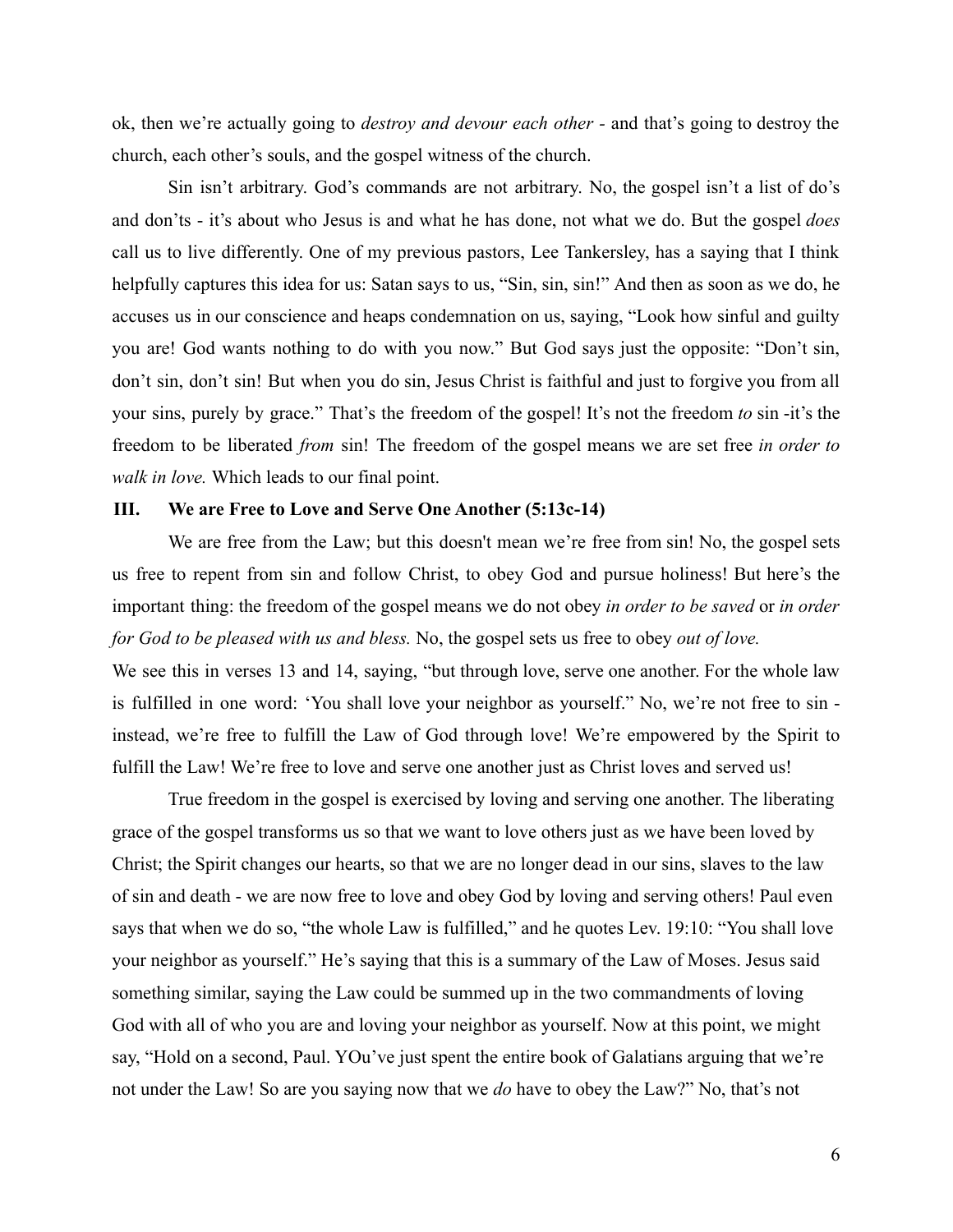what he's saying. Paul never tells us to "obey" or "keep" the Law. Instead, it says we *fulfill* the Law. As we saw in chapter 3, the Law of Moses was given to show us our sin and also prophetically point us to Jesus Christ. And this means that Christ perfectly fulfilled GOd's Law and righteousness; Jesus is the perfect picture of what the GOd demands; Jesus is the perfect picture of what it means to truly love GOd and obey Him, of what it truly means to selflessly love and serve others! Now that Christ has come, we're not under the law of Moses - we're under the Law of Christ! Paul uses that exact phrase in the next chapter, Gal. 6:2. We're called to be more like Jesus!

We fulfill the Law by walking in the Law of Christ - the Law of Love. We're not driven by the Ten Commandments. We're driven by something that is far more encompassing and demanding - we're driven by the love of Jesus! We're driven to love others just as much as Jesus does, just as much as He loves us! Now, to be sure, the Ten Commandments are teaching us about what it means to love other people. After all, if you love somebody, you're not going to murder them, or covet what they have and steal from them! If you love your wife, you're not going to cheat on her! If you love your parents, you're going to honor them! But the Law couldn't change anyone's heart. The Law says, "Don't murder!" But the Law of Christ means our hearts are actually changed by the Holy Spirit and transformed by the gospel! THe love of Christ transforms us so that *we* are set free to truly love others! The love of Christ changes us, so that we *don't want* to murder or steal from our neighbor, because we love them! IN fact, we no longer want to harbor anger and hatred, or bitterness and revenge, or covetousness and jealousy, or lust and pride in our hearts because we want to *love* them, just like CHrist loves us!

The Law of Moses is a list of do's and don'ts, of what's permitted and what's not. But the Law of Christ isn't so easy. We can't just ask, "Am I allowed to do this? Do I have to do that?" Instead, in every single situation, we're driven to ask, "How can I best love others in this situation? How can I best *serve* others as Christ has served me?" When we're secure in the freedom of the gospel, it sets us free, so that "through love" we can "serve one another," as verse 13 says. And strikingly, that verb "to serve" is from the same Greek word for "slave" that Paul has used so much in Galatians. Paul's making a play on words here. We are no longer "slaves" to the Law, yet we are now free in the gospel to become "slaves" of one another! That's how radical the freedom of the gospel is. True freedom in Christ means we are free to lovingly *serve* others - to make ourselves like slaves, servants of others, not ourselves!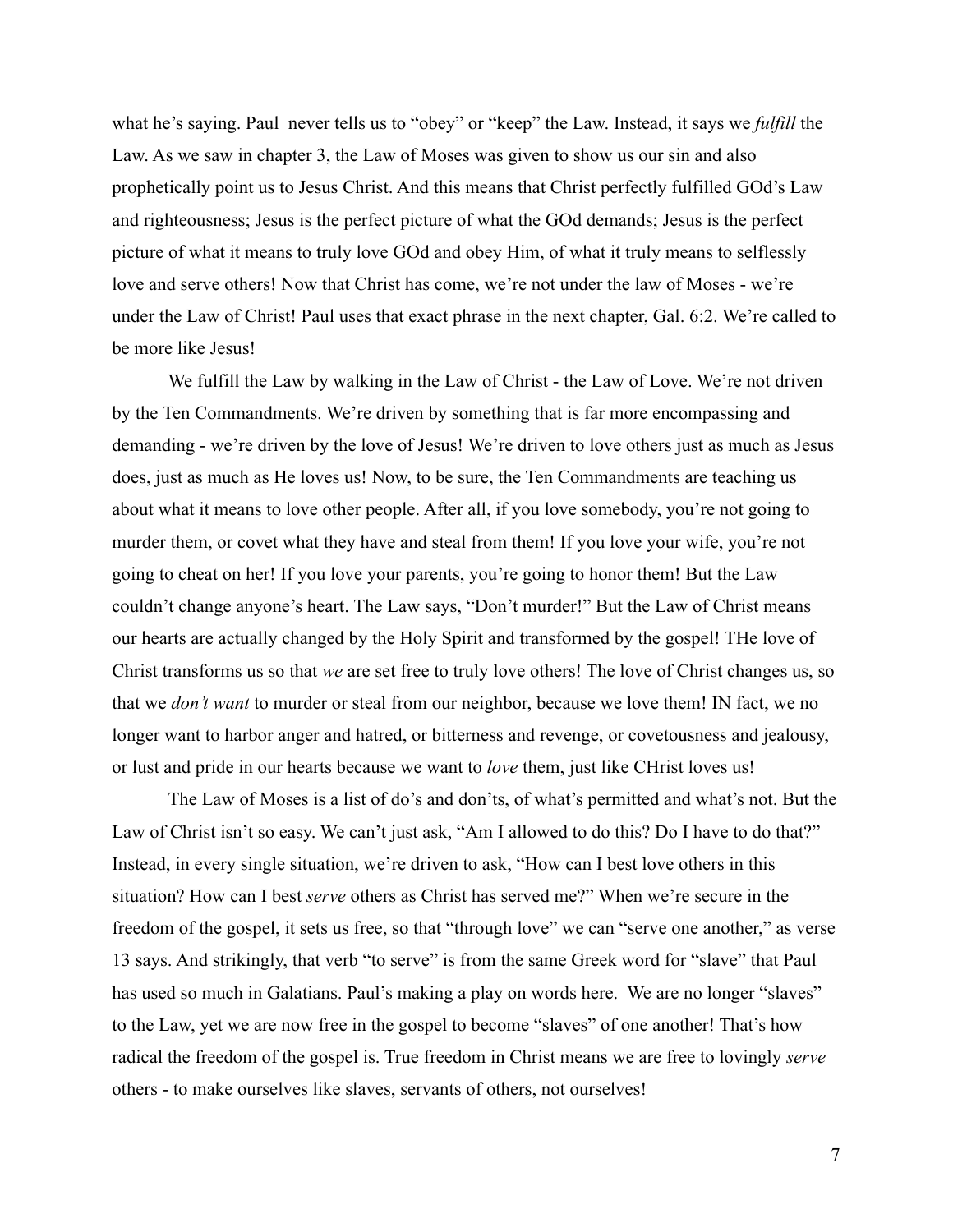And so let's ask each other this morning: what would look if for a church community to be truly transformed by the freedom of the gospel? What would it look like for *our church family* to be a place where we are so secure in the freedom of the gospel that it moves us to *sacrificially love and serve one another* with the very of CHrist Jesus? It looks like a group of people who are committed to *loving each other* in the way that Jesus Christ models for us and commands in His Word, the Bible, no matter how difficult and costly it may be, because we know that the Spirit will empower us to do so. It looks like a church family where we are set free to confess our sins and weaknesses to one another, because we know that our fellow church members aren't going to bite and devour us, aren't going to shame and humiliate us and make us feel worse and beat up for our sin, but are instead going to remind us that we are free from guilt and condemnation in Christ! And they'll also remind us that we are set free *from sin and the flesh* and empowered by the Spirit to be more like Christ - a family who actually loves each other enough *to help each other fight sin and love each other like Christ does!* It looks like a husband who doesn't boss his wife around or tear her down with his words or force her to serve him, but instead sacrificially loves his wife, leading her by *selflessly serving her,* lovingly pursuing her, because his heart has been gripped by the love of Christ, who pursued us and loved us enough even to lay down his life for us! A woman feels like a failure as a wife and mom, but doesn't gossip in order to tear down other women to make herself feel better and convince herself that she's not that bad; no, instead, the gospel frees her to know that she is acceptable and pleasing before God in Christ, freeing her to lovingly encourage and build other women up! It means we don't read our Bibles and pray just to check the boxes of religious obligation; but we *do* eagerly read and study our BIbles and pray daily out of *love,* because we're eager to know and love the Lord more, eager for more of the gospel, that we might be prepared to resist temptation and be like Christ to everyone we meet that day! It means we prioritize going to church, not because being a church member saves us, but because we love the church family so much that we hate being apart from each other and long to gather, fellowship, encourage and exhort one another in the gospel, and worship the Lord together, week after week! It means our church meetings aren't full of us getting angry and bitter and yelling at each other, but instead means we're quick to be gracious, generous, and loving, because the gospel frees up from having to defend ourselves! Because we know how much Christ has forgiven us - how can we not also forgive and love one another? It looks like a church family where we see one another in need and we eagerly, joyfully give